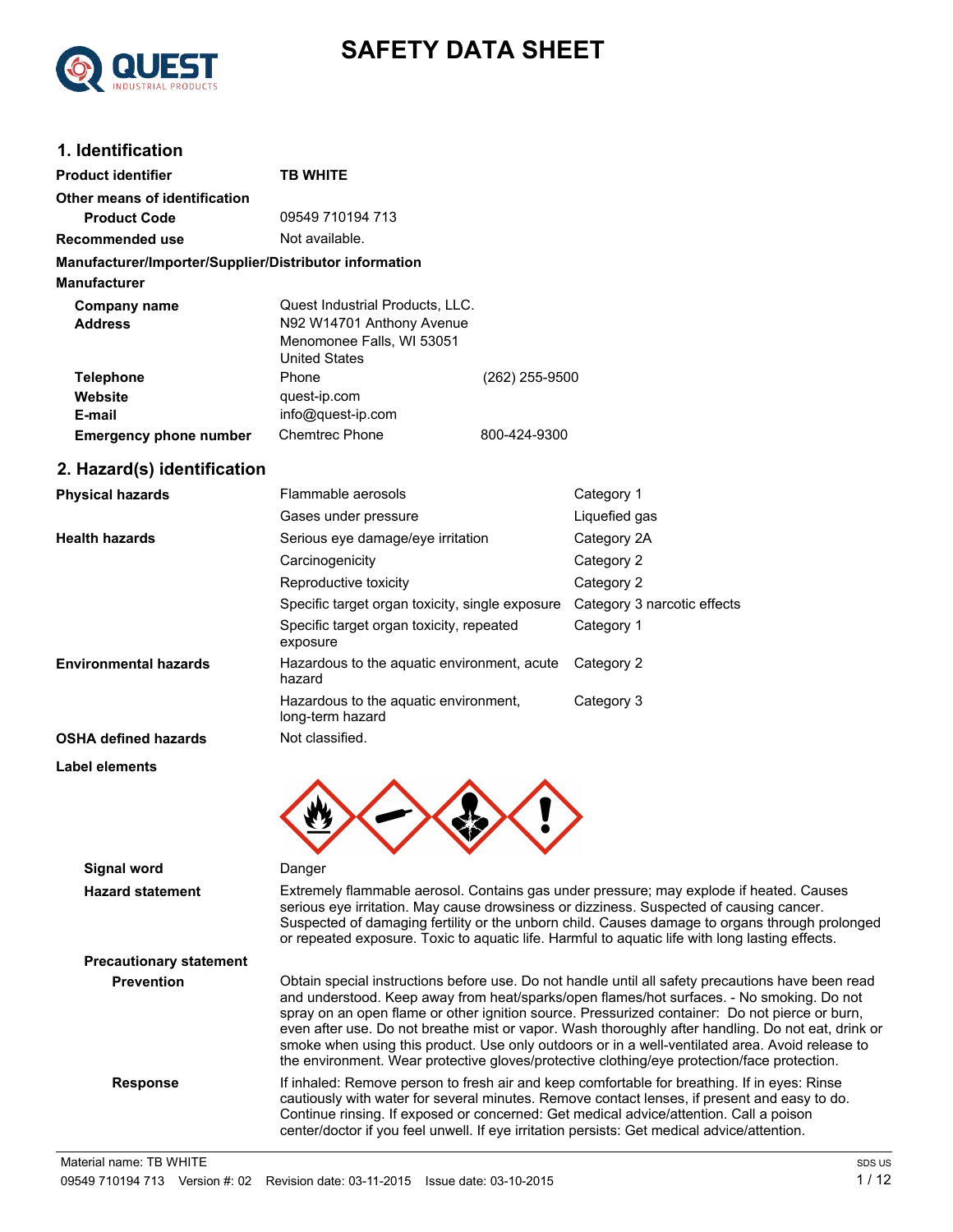| <b>Storage</b>                               | Store in a well-ventilated place. Keep container tightly closed. Store locked up. Protect from<br>sunlight. Store in a well-ventilated place. Protect from sunlight. Do not expose to temperatures<br>exceeding $50^{\circ}$ C/122 $^{\circ}$ F. |
|----------------------------------------------|--------------------------------------------------------------------------------------------------------------------------------------------------------------------------------------------------------------------------------------------------|
| <b>Disposal</b>                              | Dispose of contents/container in accordance with local/regional/national/international regulations.                                                                                                                                              |
| Hazard(s) not otherwise<br>classified (HNOC) | None known.                                                                                                                                                                                                                                      |
| <b>Supplemental information</b>              | 61.08% of the mixture consists of component(s) of unknown acute hazards to the aquatic<br>environment. 61.08% of the mixture consists of component(s) of unknown long-term hazards to<br>the aquatic environment.                                |

# **3. Composition/information on ingredients**

**Mixtures**

| <b>Chemical name</b>                     | Common name and synonyms | <b>CAS number</b> | %              |
|------------------------------------------|--------------------------|-------------------|----------------|
| <b>ACETONE</b>                           |                          | 67-64-1           | 20 to $<$ 30   |
| <b>BARIUM SULFATE</b>                    |                          | 7727-43-7         | 10 to $<$ 20   |
| <b>PROPANE</b>                           |                          | 74-98-6           | 10 to $<$ 20   |
| N-BUTANE                                 |                          | 106-97-8          | $5$ to $<$ 10  |
| PROPYLENE GLYCOL METHYL<br>ETHER ACETATE |                          | 108-65-6          | $5$ to $<$ 10  |
| TITANIUM DIOXIDE                         |                          | 13463-67-7        | $5$ to $<$ 10  |
| 2-PENTANONE                              |                          | 107-87-9          | 1 to $<$ 5     |
| <b>XYLENE</b>                            |                          | 1330-20-7         | 1 to $<$ 5     |
| <b>ETHYLBENZENE</b>                      |                          | 100-41-4          | $0.1$ to $< 1$ |
| Other components below reportable levels |                          |                   | 10 to $<$ 20   |

\*Designates that a specific chemical identity and/or percentage of composition has been withheld as a trade secret.

# **4. First-aid measures**

| <b>Inhalation</b>                                                            | Remove victim to fresh air and keep at rest in a position comfortable for breathing. Call a POISON<br>CENTER or doctor/physician if you feel unwell.                                                                                                                                                               |
|------------------------------------------------------------------------------|--------------------------------------------------------------------------------------------------------------------------------------------------------------------------------------------------------------------------------------------------------------------------------------------------------------------|
| <b>Skin contact</b>                                                          | No adverse effects due to skin contact are expected. Wash off with soap and water. Get medical<br>attention if irritation develops and persists.                                                                                                                                                                   |
| Eye contact                                                                  | Immediately flush eyes with plenty of water for at least 15 minutes. Remove contact lenses, if<br>present and easy to do. Continue rinsing. If eye irritation persists: Get medical advice/attention. No<br>specific first aid measures noted.                                                                     |
| Ingestion                                                                    | Not likely, due to the form of the product. In the unlikely event of swallowing contact a physician or<br>poison control center. Rinse mouth.                                                                                                                                                                      |
| <b>Most important</b><br>symptoms/effects, acute and<br>delayed              | May cause drowsiness and dizziness. Headache. Nausea, vomiting. Severe eye irritation.<br>Symptoms may include stinging, tearing, redness, swelling, and blurred vision. Prolonged<br>exposure may cause chronic effects.                                                                                          |
| Indication of immediate<br>medical attention and special<br>treatment needed | Provide general supportive measures and treat symptomatically. Keep victim under observation.<br>Symptoms may be delayed.                                                                                                                                                                                          |
| <b>General information</b>                                                   | IF exposed or concerned: Get medical advice/attention. If you feel unwell, seek medical advice<br>(show the label where possible). Ensure that medical personnel are aware of the material(s)<br>involved, and take precautions to protect themselves. Show this safety data sheet to the doctor in<br>attendance. |
| 5. Fire-fighting measures                                                    |                                                                                                                                                                                                                                                                                                                    |
| Suitable extinguishing media                                                 | Alcohol resistant foam. Water fog. Dry chemical powder. Carbon dioxide (CO2).                                                                                                                                                                                                                                      |
| Unsuitable extinguishing<br>media                                            | Do not use water jet as an extinguisher, as this will spread the fire.                                                                                                                                                                                                                                             |
| Specific hazards arising from<br>the chemical                                | Contents under pressure. Pressurized container may explode when exposed to heat or flame.<br>During fire, gases hazardous to health may be formed.                                                                                                                                                                 |
| Special protective equipment<br>and precautions for firefighters             | Firefighters must use standard protective equipment including flame retardant coat, helmet with<br>face shield, gloves, rubber boots, and in enclosed spaces, SCBA.                                                                                                                                                |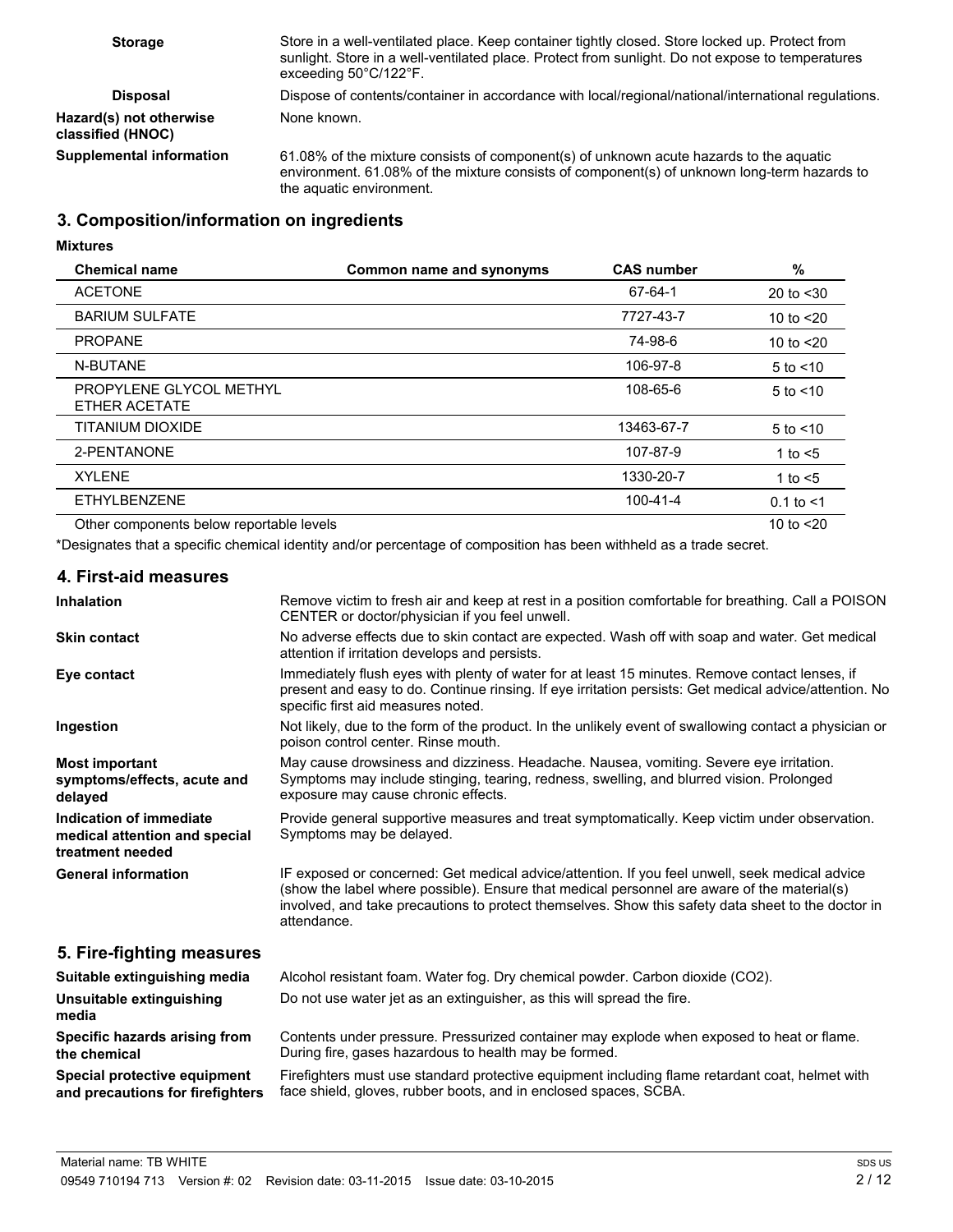| <b>Fire fighting</b><br>equipment/instructions | In case of fire: Stop leak if safe to do so. Do not move cargo or vehicle if cargo has been exposed<br>to heat. Move containers from fire area if you can do so without risk. Containers should be cooled<br>with water to prevent vapor pressure build up. For massive fire in cargo area, use unmanned hose<br>holder or monitor nozzles, if possible. If not, withdraw and let fire burn out. |
|------------------------------------------------|--------------------------------------------------------------------------------------------------------------------------------------------------------------------------------------------------------------------------------------------------------------------------------------------------------------------------------------------------------------------------------------------------|
| <b>Specific methods</b>                        | Use standard firefighting procedures and consider the hazards of other involved materials. Move<br>containers from fire area if you can do so without risk. In the event of fire and/or explosion do not<br>breathe fumes.                                                                                                                                                                       |
| <b>General fire hazards</b>                    | Extremely flammable aerosol. Contents under pressure. Pressurized container may explode when<br>exposed to heat or flame.                                                                                                                                                                                                                                                                        |

# **6. Accidental release measures**

| Personal precautions,<br>protective equipment and<br>emergency procedures | Keep unnecessary personnel away. Keep people away from and upwind of spill/leak. Keep out of<br>low areas. Many gases are heavier than air and will spread along ground and collect in low or<br>confined areas (sewers, basements, tanks). Wear appropriate protective equipment and clothing<br>during clean-up. Do not breathe mist or vapor. Emergency personnel need self-contained<br>breathing equipment. Do not touch damaged containers or spilled material unless wearing<br>appropriate protective clothing. Ventilate closed spaces before entering them. Local authorities<br>should be advised if significant spillages cannot be contained. For personal protection, see section<br>8 of the SDS.                                                                                                                                                                                                                                                                                                                                                          |
|---------------------------------------------------------------------------|---------------------------------------------------------------------------------------------------------------------------------------------------------------------------------------------------------------------------------------------------------------------------------------------------------------------------------------------------------------------------------------------------------------------------------------------------------------------------------------------------------------------------------------------------------------------------------------------------------------------------------------------------------------------------------------------------------------------------------------------------------------------------------------------------------------------------------------------------------------------------------------------------------------------------------------------------------------------------------------------------------------------------------------------------------------------------|
| <b>Methods and materials for</b><br>containment and cleaning up           | Refer to attached safety data sheets and/or instructions for use. Eliminate all ignition sources (no<br>smoking, flares, sparks, or flames in immediate area). Keep combustibles (wood, paper, oil, etc.)<br>away from spilled material. Stop leak if you can do so without risk. Move the cylinder to a safe and<br>open area if the leak is irreparable. Isolate area until gas has dispersed. Cover with plastic sheet to<br>prevent spreading. Absorb in vermiculite, dry sand or earth and place into containers. Prevent<br>product from entering drains. Following product recovery, flush area with water.                                                                                                                                                                                                                                                                                                                                                                                                                                                        |
|                                                                           | Small Spills: Wipe up with absorbent material (e.g. cloth, fleece). Clean surface thoroughly to<br>remove residual contamination. For waste disposal, see section 13 of the SDS.                                                                                                                                                                                                                                                                                                                                                                                                                                                                                                                                                                                                                                                                                                                                                                                                                                                                                          |
| <b>Environmental precautions</b>                                          | Avoid release to the environment. Prevent further leakage or spillage if safe to do so. Avoid<br>discharge into drains, water courses or onto the ground. Inform appropriate managerial or<br>supervisory personnel of all environmental releases.                                                                                                                                                                                                                                                                                                                                                                                                                                                                                                                                                                                                                                                                                                                                                                                                                        |
| 7. Handling and storage                                                   |                                                                                                                                                                                                                                                                                                                                                                                                                                                                                                                                                                                                                                                                                                                                                                                                                                                                                                                                                                                                                                                                           |
| <b>Precautions for safe handling</b>                                      | Obtain special instructions before use. Do not handle until all safety precautions have been read<br>and understood. Pressurized container: Do not pierce or burn, even after use. Do not use if spray<br>button is missing or defective. Do not spray on a naked flame or any other incandescent material.<br>Do not smoke while using or until sprayed surface is thoroughly dry. Do not cut, weld, solder, drill,<br>grind, or expose containers to heat, flame, sparks, or other sources of ignition. All equipment used<br>when handling the product must be grounded. Do not re-use empty containers. Do not breathe<br>mist or vapor. Avoid contact with eyes. Avoid prolonged exposure. When using, do not eat, drink or<br>smoke. Pregnant or breastfeeding women must not handle this product. Should be handled in<br>closed systems, if possible. Use only in well-ventilated areas. Wear appropriate personal<br>protective equipment. Wash hands thoroughly after handling. Avoid release to the environment.<br>Observe good industrial hygiene practices. |
| Conditions for safe storage,                                              | Level 2 Aerosol.                                                                                                                                                                                                                                                                                                                                                                                                                                                                                                                                                                                                                                                                                                                                                                                                                                                                                                                                                                                                                                                          |
| including any incompatibilities                                           | Store locked up. Pressurized container. Protect from sunlight and do not expose to temperatures<br>exceeding 50°C/122 °F. Do not puncture, incinerate or crush. Do not handle or store near an open<br>flame, heat or other sources of ignition. This material can accumulate static charge which may<br>cause spark and become an ignition source. Secure cylinders in an upright position at all times,<br>close all valves when not in use. Store in a well-ventilated place. Store away from incompatible<br>materials (see Section 10 of the SDS).                                                                                                                                                                                                                                                                                                                                                                                                                                                                                                                   |

# **8. Exposure controls/personal protection**

## **Occupational exposure limits**

**US. OSHA Table Z-1 Limits for Air Contaminants (29 CFR 1910.1000)**

| <b>Components</b>                        | <b>Type</b> | Value             | Form                 |  |
|------------------------------------------|-------------|-------------------|----------------------|--|
| 2-PENTANONE (CAS<br>$107 - 87 - 9$       | PEL         | 700 mg/m3         |                      |  |
|                                          |             | $200$ ppm         |                      |  |
| ACETONE (CAS 67-64-1)                    | <b>PEL</b>  | 2400 mg/m3        |                      |  |
|                                          |             | 1000 ppm          |                      |  |
| <b>BARIUM SULFATE (CAS</b><br>7727-43-7) | PEL         | $5 \text{ mg/m}$  | Respirable fraction. |  |
|                                          |             | $15 \text{ mg/m}$ | Total dust.          |  |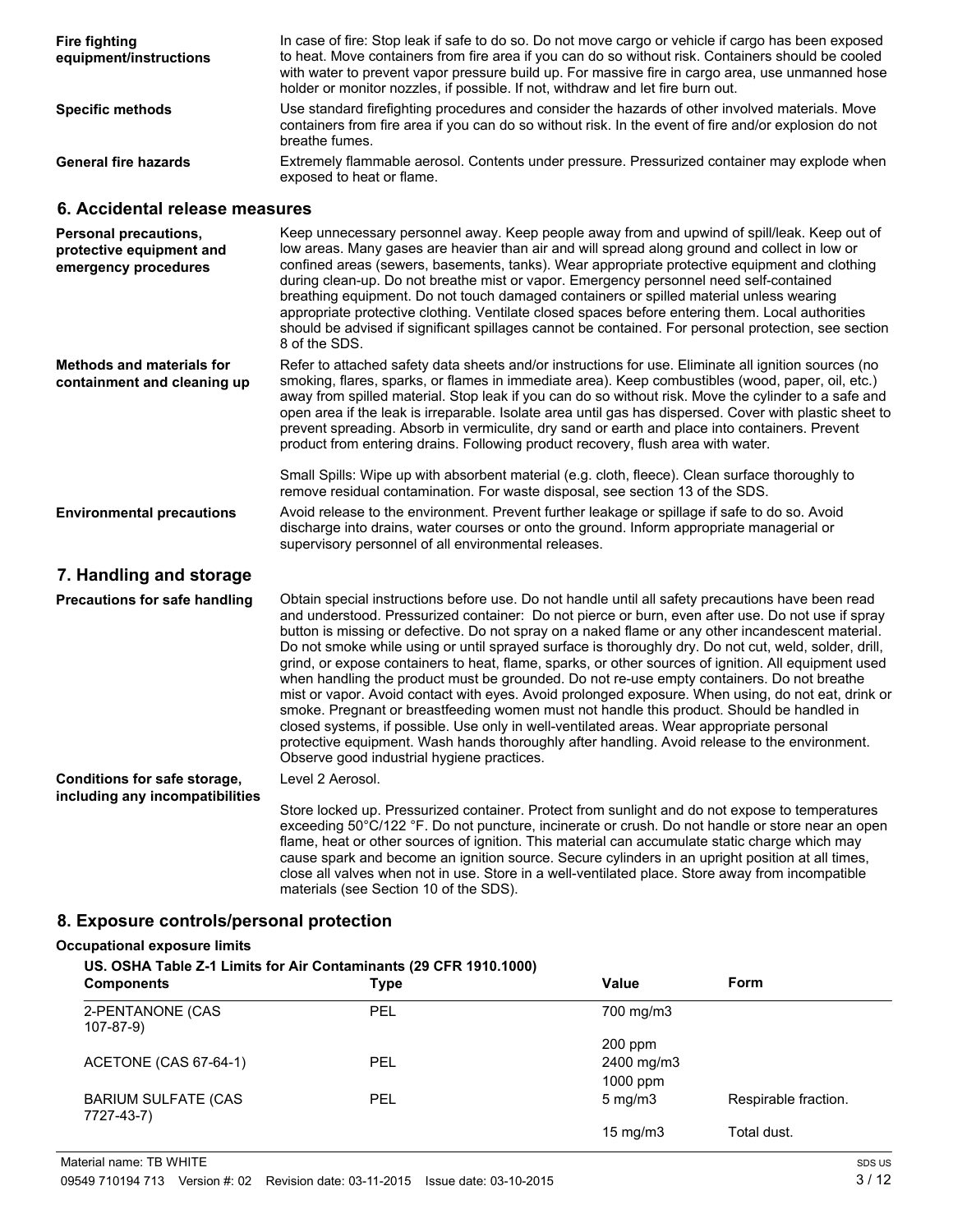| US. OSHA Table Z-1 Limits for Air Contaminants (29 CFR 1910.1000) |      |  |
|-------------------------------------------------------------------|------|--|
| Components                                                        | Tvne |  |

| <b>Components</b>                                        | <b>Type</b> |                    | Value    |                      | Form                |
|----------------------------------------------------------|-------------|--------------------|----------|----------------------|---------------------|
| ETHYLBENZENE (CAS<br>$100-41-4)$                         | PEL         |                    |          | 435 mg/m3            |                     |
|                                                          |             |                    |          | 100 ppm              |                     |
| <b>PROPANE (CAS 74-98-6)</b>                             | <b>PEL</b>  |                    |          | 1800 mg/m3           |                     |
|                                                          |             |                    |          |                      |                     |
|                                                          |             |                    |          | 1000 ppm             |                     |
| TITANIUM DIOXIDE (CAS                                    | PEL         |                    |          | 15 mg/m3             | Total dust.         |
| 13463-67-7)                                              |             |                    |          |                      |                     |
| XYLENE (CAS 1330-20-7)                                   | PEL         |                    |          | 435 mg/m3            |                     |
|                                                          |             |                    |          | $100$ ppm            |                     |
|                                                          |             |                    |          |                      |                     |
| <b>US. ACGIH Threshold Limit Values</b>                  |             |                    |          |                      |                     |
| <b>Components</b>                                        | <b>Type</b> |                    | Value    |                      | <b>Form</b>         |
|                                                          |             |                    |          |                      |                     |
| 2-PENTANONE (CAS                                         | <b>STEL</b> |                    |          | 150 ppm              |                     |
| $107-87-9$                                               |             |                    |          |                      |                     |
| ACETONE (CAS 67-64-1)                                    | <b>STEL</b> |                    |          | 750 ppm              |                     |
|                                                          | <b>TWA</b>  |                    |          | 500 ppm              |                     |
| <b>BARIUM SULFATE (CAS</b>                               | <b>TWA</b>  |                    |          | $5$ mg/m $3$         | Inhalable fraction. |
| 7727-43-7)                                               |             |                    |          |                      |                     |
| ETHYLBENZENE (CAS                                        | <b>TWA</b>  |                    | 20 ppm   |                      |                     |
| $100-41-4)$                                              |             |                    |          |                      |                     |
| N-BUTANE (CAS 106-97-8)                                  | <b>STEL</b> |                    |          | 1000 ppm             |                     |
|                                                          |             |                    |          |                      |                     |
| TITANIUM DIOXIDE (CAS                                    | <b>TWA</b>  |                    |          | 10 mg/m3             |                     |
| 13463-67-7)                                              |             |                    |          |                      |                     |
| XYLENE (CAS 1330-20-7)                                   | <b>STEL</b> |                    |          | 150 ppm              |                     |
|                                                          | <b>TWA</b>  |                    |          | $100$ ppm            |                     |
| US. NIOSH: Pocket Guide to Chemical Hazards              |             |                    |          |                      |                     |
| <b>Components</b>                                        |             |                    | Value    |                      | <b>Form</b>         |
|                                                          | <b>Type</b> |                    |          |                      |                     |
| 2-PENTANONE (CAS                                         | <b>TWA</b>  |                    |          | 530 mg/m3            |                     |
|                                                          |             |                    |          |                      |                     |
|                                                          |             |                    |          |                      |                     |
| $107-87-9$                                               |             |                    |          |                      |                     |
|                                                          |             |                    |          | 150 ppm              |                     |
| ACETONE (CAS 67-64-1)                                    | <b>TWA</b>  |                    |          | 590 mg/m3            |                     |
|                                                          |             |                    |          | 250 ppm              |                     |
| <b>BARIUM SULFATE (CAS</b>                               | <b>TWA</b>  |                    |          | $5$ mg/m $3$         | Respirable.         |
|                                                          |             |                    |          |                      |                     |
|                                                          |             |                    |          | 10 mg/m3             | Total               |
| 7727-43-7)<br>ETHYLBENZENE (CAS                          | <b>STEL</b> |                    |          | 545 mg/m3            |                     |
|                                                          |             |                    |          |                      |                     |
|                                                          |             |                    |          |                      |                     |
|                                                          |             |                    |          | 125 ppm              |                     |
|                                                          | <b>TWA</b>  |                    |          | 435 mg/m3            |                     |
|                                                          |             |                    |          | 100 ppm              |                     |
|                                                          | <b>TWA</b>  |                    |          | 1900 mg/m3           |                     |
|                                                          |             |                    |          | 800 ppm              |                     |
| $100-41-4)$<br>N-BUTANE (CAS 106-97-8)                   |             |                    |          |                      |                     |
|                                                          | <b>TWA</b>  |                    |          | 1800 mg/m3           |                     |
| <b>PROPANE (CAS 74-98-6)</b>                             |             |                    |          | 1000 ppm             |                     |
| US. Workplace Environmental Exposure Level (WEEL) Guides |             |                    |          |                      |                     |
| <b>Components</b>                                        | <b>Type</b> |                    | Value    |                      |                     |
|                                                          |             |                    |          |                      |                     |
| PROPYLENE GLYCOL                                         | <b>TWA</b>  |                    | 50 ppm   |                      |                     |
| METHYL ETHER ACETATE                                     |             |                    |          |                      |                     |
| $(CAS 108-65-6)$                                         |             |                    |          |                      |                     |
|                                                          |             |                    |          |                      |                     |
| <b>Biological limit values</b>                           |             |                    |          |                      |                     |
| <b>ACGIH Biological Exposure Indices</b>                 |             |                    |          |                      |                     |
| <b>Components</b>                                        | Value       | <b>Determinant</b> | Specimen | <b>Sampling Time</b> |                     |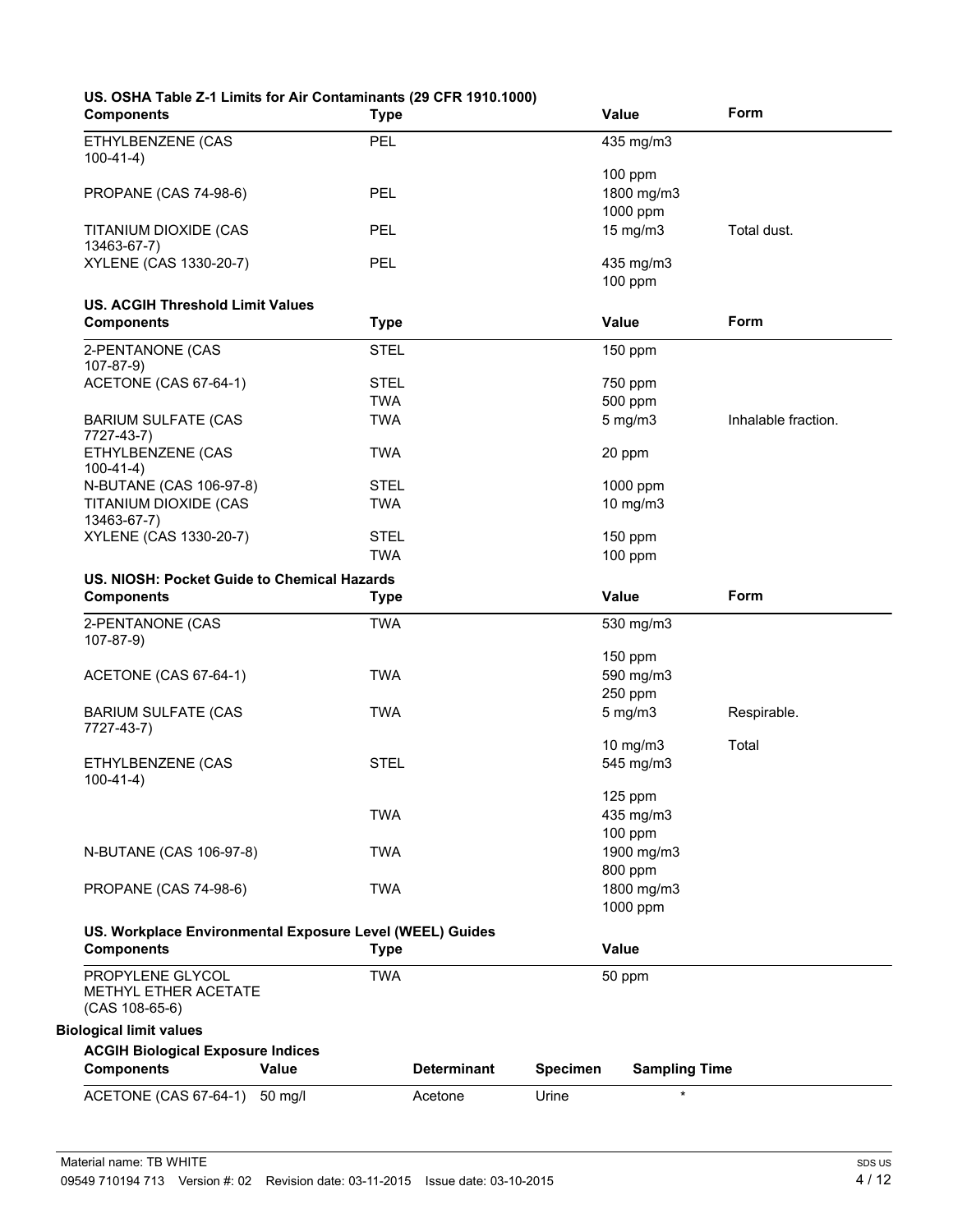| <b>ACGIH Biological Exposure Indices</b>                              |                                                                        |                                                           |                                   |                                                                                                                                                                                                                                                                                                                                                                                                                |
|-----------------------------------------------------------------------|------------------------------------------------------------------------|-----------------------------------------------------------|-----------------------------------|----------------------------------------------------------------------------------------------------------------------------------------------------------------------------------------------------------------------------------------------------------------------------------------------------------------------------------------------------------------------------------------------------------------|
| <b>Components</b>                                                     | Value                                                                  | <b>Determinant</b>                                        | <b>Specimen</b>                   | <b>Sampling Time</b>                                                                                                                                                                                                                                                                                                                                                                                           |
| ETHYLBENZENE (CAS<br>$100-41-4)$                                      | $0.15$ g/g                                                             | Sum of<br>mandelic acid<br>and<br>phenylglyoxylic<br>acid | Creatinine in<br>urine            |                                                                                                                                                                                                                                                                                                                                                                                                                |
| XYLENE (CAS 1330-20-7) 1.5 g/g                                        |                                                                        | Methylhippuric<br>acids                                   | Creatinine in<br>urine            |                                                                                                                                                                                                                                                                                                                                                                                                                |
| * - For sampling details, please see the source document.             |                                                                        |                                                           |                                   |                                                                                                                                                                                                                                                                                                                                                                                                                |
| <b>Exposure quidelines</b>                                            |                                                                        |                                                           |                                   |                                                                                                                                                                                                                                                                                                                                                                                                                |
| US - California OELs: Skin designation                                |                                                                        |                                                           |                                   |                                                                                                                                                                                                                                                                                                                                                                                                                |
| PROPYLENE GLYCOL METHYL ETHER ACETATE<br>$(CAS 108-65-6)$             |                                                                        |                                                           | Can be absorbed through the skin. |                                                                                                                                                                                                                                                                                                                                                                                                                |
| Appropriate engineering<br>controls                                   | eyewash station.                                                       |                                                           |                                   | Good general ventilation (typically 10 air changes per hour) should be used. Ventilation rates<br>should be matched to conditions. If applicable, use process enclosures, local exhaust ventilation,<br>or other engineering controls to maintain airborne levels below recommended exposure limits. If<br>exposure limits have not been established, maintain airborne levels to an acceptable level. Provide |
| Individual protection measures, such as personal protective equipment |                                                                        |                                                           |                                   |                                                                                                                                                                                                                                                                                                                                                                                                                |
| <b>Eye/face protection</b>                                            | Wear safety glasses with side shields (or goggles).                    |                                                           |                                   |                                                                                                                                                                                                                                                                                                                                                                                                                |
| <b>Skin protection</b>                                                |                                                                        |                                                           |                                   |                                                                                                                                                                                                                                                                                                                                                                                                                |
| <b>Hand protection</b>                                                | For prolonged or repeated skin contact use suitable protective gloves. |                                                           |                                   |                                                                                                                                                                                                                                                                                                                                                                                                                |
| Other                                                                 | Wear suitable protective clothing.                                     |                                                           |                                   |                                                                                                                                                                                                                                                                                                                                                                                                                |
| <b>Respiratory protection</b>                                         | air-supplied respirator.                                               |                                                           |                                   | If permissible levels are exceeded use NIOSH mechanical filter / organic vapor cartridge or an                                                                                                                                                                                                                                                                                                                 |
| <b>Thermal hazards</b>                                                | Wear appropriate thermal protective clothing, when necessary.          |                                                           |                                   |                                                                                                                                                                                                                                                                                                                                                                                                                |
| General hygiene<br>considerations                                     | clothing and protective equipment to remove contaminants.              |                                                           |                                   | When using do not smoke. Always observe good personal hygiene measures, such as washing<br>after handling the material and before eating, drinking, and/or smoking. Routinely wash work                                                                                                                                                                                                                        |
| 9. Physical and chemical properties                                   |                                                                        |                                                           |                                   |                                                                                                                                                                                                                                                                                                                                                                                                                |

|  |  |  | Appearance |
|--|--|--|------------|

| Appearance                                   |                                  |
|----------------------------------------------|----------------------------------|
| <b>Physical state</b>                        | Liquid.                          |
| Form                                         | Aerosol. Liquefied gas.          |
| Color                                        | Not available.                   |
| Odor                                         | Not available.                   |
| Odor threshold                               | Not available.                   |
| рH                                           | Not available.                   |
| Melting point/freezing point                 | -305.68 °F (-187.6 °C) estimated |
| Initial boiling point and boiling<br>range   | -43.78 °F (-42.1 °C) estimated   |
| <b>Flash point</b>                           | -156.0 °F (-104.4 °C) estimated  |
| <b>Evaporation rate</b>                      | Not available.                   |
| Flammability (solid, gas)                    | Not applicable.                  |
| Upper/lower flammability or explosive limits |                                  |
| Flammability limit - lower<br>$(\%)$         | 1.9 % estimated                  |
| <b>Flammability limit - upper</b><br>$(\% )$ | 12.8 % estimated                 |
| <b>Explosive limit - lower (%)</b>           | Not available.                   |
| Explosive limit - upper (%)                  | Not available.                   |
| Vapor pressure                               | 2850.1 hPa estimated             |
| Vapor density                                | Not available.                   |
|                                              |                                  |

Material name: TB WHITE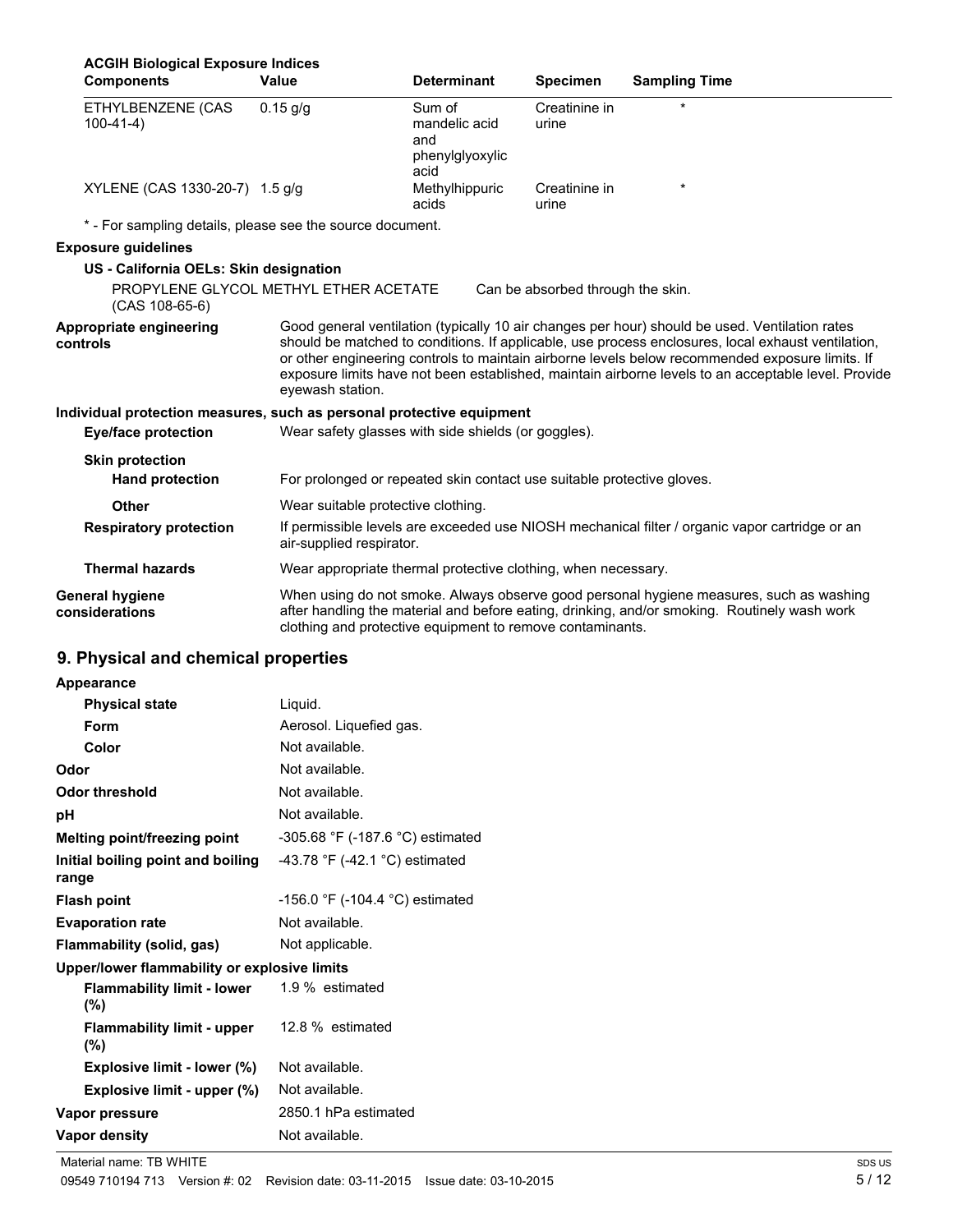| <b>Relative density</b>                           | Not available.                                                                                                    |
|---------------------------------------------------|-------------------------------------------------------------------------------------------------------------------|
| Solubility(ies)                                   |                                                                                                                   |
| <b>Solubility (water)</b>                         | Not available.                                                                                                    |
| <b>Partition coefficient</b><br>(n-octanol/water) | Not available.                                                                                                    |
| <b>Auto-ignition temperature</b>                  | 550 °F (287.78 °C) estimated                                                                                      |
| <b>Decomposition temperature</b>                  | Not available.                                                                                                    |
| Viscosity                                         | Not available.                                                                                                    |
| <b>Other information</b>                          |                                                                                                                   |
| <b>Density</b>                                    | 7.45 lbs/gal                                                                                                      |
| <b>Flammability class</b>                         | Flammable IA estimated                                                                                            |
| <b>Heat of combustion (NFPA</b><br>30B)           | 21.19 kJ/g estimated                                                                                              |
| <b>Percent volatile</b>                           | 63.42                                                                                                             |
| <b>Specific gravity</b>                           | 0.89                                                                                                              |
| <b>VOC</b>                                        | 3.9480316 lbs/gal Regulatory<br>473.07852 g/l Regulatory<br>333.331285 g/l Material<br>2.7817844 lbs/gal Material |

# **10. Stability and reactivity**

| <b>Reactivity</b>                            | The product is stable and non-reactive under normal conditions of use, storage and transport.                  |
|----------------------------------------------|----------------------------------------------------------------------------------------------------------------|
| <b>Chemical stability</b>                    | Material is stable under normal conditions.                                                                    |
| <b>Possibility of hazardous</b><br>reactions | Hazardous polymerization does not occur.                                                                       |
| <b>Conditions to avoid</b>                   | Heat. Avoid temperatures exceeding the flash point. Contact with incompatible materials.                       |
| Incompatible materials                       | Strong acids. Acids. Strong oxidizing agents. Nitrates. Aluminum. Halogens. Phosphorus. Fluorine.<br>Chlorine. |
| <b>Hazardous decomposition</b><br>products   | No hazardous decomposition products are known.                                                                 |

# **11. Toxicological information**

## **Information on likely routes of exposure**

| <b>Inhalation</b>                                                                  | May cause damage to organs through prolonged or repeated exposure by inhalation. May cause<br>drowsiness and dizziness. Headache. Nausea, vomiting. Prolonged inhalation may be harmful. |
|------------------------------------------------------------------------------------|------------------------------------------------------------------------------------------------------------------------------------------------------------------------------------------|
| <b>Skin contact</b>                                                                | No adverse effects due to skin contact are expected.                                                                                                                                     |
| Eye contact                                                                        | Causes serious eye irritation.                                                                                                                                                           |
| Ingestion                                                                          | Expected to be a low ingestion hazard.                                                                                                                                                   |
| Symptoms related to the<br>physical, chemical and<br>toxicological characteristics | Headache. May cause drowsiness and dizziness. Nausea, vomiting. Severe eye irritation.<br>Symptoms may include stinging, tearing, redness, swelling, and blurred vision.                 |

## **Information on toxicological effects**

| <b>Acute toxicity</b>      | Narcotic effects. |                     |
|----------------------------|-------------------|---------------------|
| <b>Components</b>          | <b>Species</b>    | <b>Test Results</b> |
| 2-PENTANONE (CAS 107-87-9) |                   |                     |
| <b>Acute</b>               |                   |                     |
| Oral                       |                   |                     |
| LD50                       | Rat               | $3.73$ g/kg         |
| ACETONE (CAS 67-64-1)      |                   |                     |
| <b>Acute</b>               |                   |                     |
| <b>Dermal</b>              |                   |                     |
| LD50                       | Rabbit            | > 15800 mg/kg       |
|                            |                   |                     |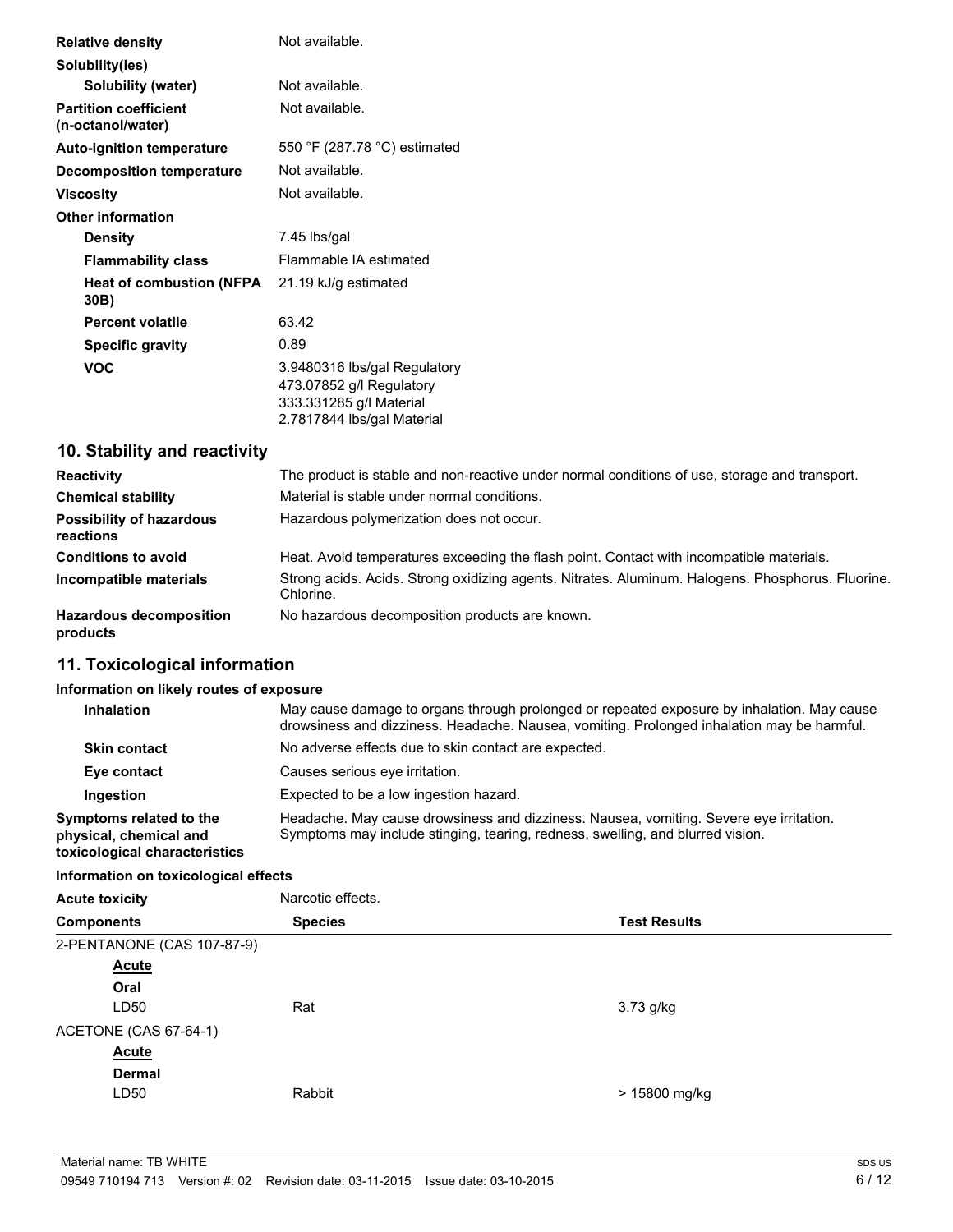| Inhalation<br>LC50<br>Rat<br>76 mg/l, 4 Hours<br>Oral<br>LD50<br>3000 mg/kg<br>Mouse<br>5800 mg/kg<br>Rat<br>ETHYLBENZENE (CAS 100-41-4)<br><b>Acute</b><br><b>Dermal</b><br>LD50<br>Rabbit<br>17800 mg/kg<br>Oral<br>LD50<br>Rat<br>3500 mg/kg<br>N-BUTANE (CAS 106-97-8)<br><b>Acute</b><br><b>Inhalation</b><br>LC50<br>Mouse<br>680 mg/l, 2 Hours<br>658 mg/l, 4 Hours<br>Rat<br>PROPANE (CAS 74-98-6)<br><b>Acute</b><br>Inhalation<br>LC50<br>Rat<br>> 1442.847 mg/l, 15 Minutes<br>XYLENE (CAS 1330-20-7)<br><b>Acute</b><br>Dermal<br>LD50<br>Rabbit<br>$> 43$ g/kg<br><b>Inhalation</b><br><b>LC50</b><br>Mouse<br>3907 mg/l, 6 Hours<br>6350 mg/l, 4 Hours<br>Rat<br>Oral<br>LD50<br>Mouse<br>1590 mg/kg<br>Rat<br>3523 - 8600 mg/kg<br>* Estimates for product may be based on additional component data not shown.<br><b>Skin corrosion/irritation</b><br>Prolonged skin contact may cause temporary irritation.<br>Serious eye damage/eye<br>Causes serious eye irritation.<br>irritation<br>Respiratory or skin sensitization<br>Not a respiratory sensitizer.<br><b>Respiratory sensitization</b><br><b>Skin sensitization</b><br>This product is not expected to cause skin sensitization.<br>No data available to indicate product or any components present at greater than 0.1% are<br>Germ cell mutagenicity<br>mutagenic or genotoxic.<br>Suspected of causing cancer.<br>Carcinogenicity<br>IARC Monographs. Overall Evaluation of Carcinogenicity<br>ETHYLBENZENE (CAS 100-41-4)<br>2B Possibly carcinogenic to humans.<br>TITANIUM DIOXIDE (CAS 13463-67-7)<br>2B Possibly carcinogenic to humans.<br>XYLENE (CAS 1330-20-7)<br>3 Not classifiable as to carcinogenicity to humans.<br>OSHA Specifically Regulated Substances (29 CFR 1910.1001-1050)<br>Not listed.<br><b>Reproductive toxicity</b><br>Components in this product have been shown to cause birth defects and reproductive disorders in<br>laboratory animals. Suspected of damaging fertility or the unborn child.<br>May cause drowsiness and dizziness.<br>Specific target organ toxicity -<br>single exposure | <b>Components</b> | <b>Species</b> | <b>Test Results</b> |
|-----------------------------------------------------------------------------------------------------------------------------------------------------------------------------------------------------------------------------------------------------------------------------------------------------------------------------------------------------------------------------------------------------------------------------------------------------------------------------------------------------------------------------------------------------------------------------------------------------------------------------------------------------------------------------------------------------------------------------------------------------------------------------------------------------------------------------------------------------------------------------------------------------------------------------------------------------------------------------------------------------------------------------------------------------------------------------------------------------------------------------------------------------------------------------------------------------------------------------------------------------------------------------------------------------------------------------------------------------------------------------------------------------------------------------------------------------------------------------------------------------------------------------------------------------------------------------------------------------------------------------------------------------------------------------------------------------------------------------------------------------------------------------------------------------------------------------------------------------------------------------------------------------------------------------------------------------------------------------------------------------------------------------------------------------------------------------------------------------------|-------------------|----------------|---------------------|
|                                                                                                                                                                                                                                                                                                                                                                                                                                                                                                                                                                                                                                                                                                                                                                                                                                                                                                                                                                                                                                                                                                                                                                                                                                                                                                                                                                                                                                                                                                                                                                                                                                                                                                                                                                                                                                                                                                                                                                                                                                                                                                           |                   |                |                     |
|                                                                                                                                                                                                                                                                                                                                                                                                                                                                                                                                                                                                                                                                                                                                                                                                                                                                                                                                                                                                                                                                                                                                                                                                                                                                                                                                                                                                                                                                                                                                                                                                                                                                                                                                                                                                                                                                                                                                                                                                                                                                                                           |                   |                |                     |
|                                                                                                                                                                                                                                                                                                                                                                                                                                                                                                                                                                                                                                                                                                                                                                                                                                                                                                                                                                                                                                                                                                                                                                                                                                                                                                                                                                                                                                                                                                                                                                                                                                                                                                                                                                                                                                                                                                                                                                                                                                                                                                           |                   |                |                     |
|                                                                                                                                                                                                                                                                                                                                                                                                                                                                                                                                                                                                                                                                                                                                                                                                                                                                                                                                                                                                                                                                                                                                                                                                                                                                                                                                                                                                                                                                                                                                                                                                                                                                                                                                                                                                                                                                                                                                                                                                                                                                                                           |                   |                |                     |
|                                                                                                                                                                                                                                                                                                                                                                                                                                                                                                                                                                                                                                                                                                                                                                                                                                                                                                                                                                                                                                                                                                                                                                                                                                                                                                                                                                                                                                                                                                                                                                                                                                                                                                                                                                                                                                                                                                                                                                                                                                                                                                           |                   |                |                     |
|                                                                                                                                                                                                                                                                                                                                                                                                                                                                                                                                                                                                                                                                                                                                                                                                                                                                                                                                                                                                                                                                                                                                                                                                                                                                                                                                                                                                                                                                                                                                                                                                                                                                                                                                                                                                                                                                                                                                                                                                                                                                                                           |                   |                |                     |
|                                                                                                                                                                                                                                                                                                                                                                                                                                                                                                                                                                                                                                                                                                                                                                                                                                                                                                                                                                                                                                                                                                                                                                                                                                                                                                                                                                                                                                                                                                                                                                                                                                                                                                                                                                                                                                                                                                                                                                                                                                                                                                           |                   |                |                     |
|                                                                                                                                                                                                                                                                                                                                                                                                                                                                                                                                                                                                                                                                                                                                                                                                                                                                                                                                                                                                                                                                                                                                                                                                                                                                                                                                                                                                                                                                                                                                                                                                                                                                                                                                                                                                                                                                                                                                                                                                                                                                                                           |                   |                |                     |
|                                                                                                                                                                                                                                                                                                                                                                                                                                                                                                                                                                                                                                                                                                                                                                                                                                                                                                                                                                                                                                                                                                                                                                                                                                                                                                                                                                                                                                                                                                                                                                                                                                                                                                                                                                                                                                                                                                                                                                                                                                                                                                           |                   |                |                     |
|                                                                                                                                                                                                                                                                                                                                                                                                                                                                                                                                                                                                                                                                                                                                                                                                                                                                                                                                                                                                                                                                                                                                                                                                                                                                                                                                                                                                                                                                                                                                                                                                                                                                                                                                                                                                                                                                                                                                                                                                                                                                                                           |                   |                |                     |
|                                                                                                                                                                                                                                                                                                                                                                                                                                                                                                                                                                                                                                                                                                                                                                                                                                                                                                                                                                                                                                                                                                                                                                                                                                                                                                                                                                                                                                                                                                                                                                                                                                                                                                                                                                                                                                                                                                                                                                                                                                                                                                           |                   |                |                     |
|                                                                                                                                                                                                                                                                                                                                                                                                                                                                                                                                                                                                                                                                                                                                                                                                                                                                                                                                                                                                                                                                                                                                                                                                                                                                                                                                                                                                                                                                                                                                                                                                                                                                                                                                                                                                                                                                                                                                                                                                                                                                                                           |                   |                |                     |
|                                                                                                                                                                                                                                                                                                                                                                                                                                                                                                                                                                                                                                                                                                                                                                                                                                                                                                                                                                                                                                                                                                                                                                                                                                                                                                                                                                                                                                                                                                                                                                                                                                                                                                                                                                                                                                                                                                                                                                                                                                                                                                           |                   |                |                     |
|                                                                                                                                                                                                                                                                                                                                                                                                                                                                                                                                                                                                                                                                                                                                                                                                                                                                                                                                                                                                                                                                                                                                                                                                                                                                                                                                                                                                                                                                                                                                                                                                                                                                                                                                                                                                                                                                                                                                                                                                                                                                                                           |                   |                |                     |
|                                                                                                                                                                                                                                                                                                                                                                                                                                                                                                                                                                                                                                                                                                                                                                                                                                                                                                                                                                                                                                                                                                                                                                                                                                                                                                                                                                                                                                                                                                                                                                                                                                                                                                                                                                                                                                                                                                                                                                                                                                                                                                           |                   |                |                     |
|                                                                                                                                                                                                                                                                                                                                                                                                                                                                                                                                                                                                                                                                                                                                                                                                                                                                                                                                                                                                                                                                                                                                                                                                                                                                                                                                                                                                                                                                                                                                                                                                                                                                                                                                                                                                                                                                                                                                                                                                                                                                                                           |                   |                |                     |
|                                                                                                                                                                                                                                                                                                                                                                                                                                                                                                                                                                                                                                                                                                                                                                                                                                                                                                                                                                                                                                                                                                                                                                                                                                                                                                                                                                                                                                                                                                                                                                                                                                                                                                                                                                                                                                                                                                                                                                                                                                                                                                           |                   |                |                     |
|                                                                                                                                                                                                                                                                                                                                                                                                                                                                                                                                                                                                                                                                                                                                                                                                                                                                                                                                                                                                                                                                                                                                                                                                                                                                                                                                                                                                                                                                                                                                                                                                                                                                                                                                                                                                                                                                                                                                                                                                                                                                                                           |                   |                |                     |
|                                                                                                                                                                                                                                                                                                                                                                                                                                                                                                                                                                                                                                                                                                                                                                                                                                                                                                                                                                                                                                                                                                                                                                                                                                                                                                                                                                                                                                                                                                                                                                                                                                                                                                                                                                                                                                                                                                                                                                                                                                                                                                           |                   |                |                     |
|                                                                                                                                                                                                                                                                                                                                                                                                                                                                                                                                                                                                                                                                                                                                                                                                                                                                                                                                                                                                                                                                                                                                                                                                                                                                                                                                                                                                                                                                                                                                                                                                                                                                                                                                                                                                                                                                                                                                                                                                                                                                                                           |                   |                |                     |
|                                                                                                                                                                                                                                                                                                                                                                                                                                                                                                                                                                                                                                                                                                                                                                                                                                                                                                                                                                                                                                                                                                                                                                                                                                                                                                                                                                                                                                                                                                                                                                                                                                                                                                                                                                                                                                                                                                                                                                                                                                                                                                           |                   |                |                     |
|                                                                                                                                                                                                                                                                                                                                                                                                                                                                                                                                                                                                                                                                                                                                                                                                                                                                                                                                                                                                                                                                                                                                                                                                                                                                                                                                                                                                                                                                                                                                                                                                                                                                                                                                                                                                                                                                                                                                                                                                                                                                                                           |                   |                |                     |
|                                                                                                                                                                                                                                                                                                                                                                                                                                                                                                                                                                                                                                                                                                                                                                                                                                                                                                                                                                                                                                                                                                                                                                                                                                                                                                                                                                                                                                                                                                                                                                                                                                                                                                                                                                                                                                                                                                                                                                                                                                                                                                           |                   |                |                     |
|                                                                                                                                                                                                                                                                                                                                                                                                                                                                                                                                                                                                                                                                                                                                                                                                                                                                                                                                                                                                                                                                                                                                                                                                                                                                                                                                                                                                                                                                                                                                                                                                                                                                                                                                                                                                                                                                                                                                                                                                                                                                                                           |                   |                |                     |
|                                                                                                                                                                                                                                                                                                                                                                                                                                                                                                                                                                                                                                                                                                                                                                                                                                                                                                                                                                                                                                                                                                                                                                                                                                                                                                                                                                                                                                                                                                                                                                                                                                                                                                                                                                                                                                                                                                                                                                                                                                                                                                           |                   |                |                     |
|                                                                                                                                                                                                                                                                                                                                                                                                                                                                                                                                                                                                                                                                                                                                                                                                                                                                                                                                                                                                                                                                                                                                                                                                                                                                                                                                                                                                                                                                                                                                                                                                                                                                                                                                                                                                                                                                                                                                                                                                                                                                                                           |                   |                |                     |
|                                                                                                                                                                                                                                                                                                                                                                                                                                                                                                                                                                                                                                                                                                                                                                                                                                                                                                                                                                                                                                                                                                                                                                                                                                                                                                                                                                                                                                                                                                                                                                                                                                                                                                                                                                                                                                                                                                                                                                                                                                                                                                           |                   |                |                     |
|                                                                                                                                                                                                                                                                                                                                                                                                                                                                                                                                                                                                                                                                                                                                                                                                                                                                                                                                                                                                                                                                                                                                                                                                                                                                                                                                                                                                                                                                                                                                                                                                                                                                                                                                                                                                                                                                                                                                                                                                                                                                                                           |                   |                |                     |
|                                                                                                                                                                                                                                                                                                                                                                                                                                                                                                                                                                                                                                                                                                                                                                                                                                                                                                                                                                                                                                                                                                                                                                                                                                                                                                                                                                                                                                                                                                                                                                                                                                                                                                                                                                                                                                                                                                                                                                                                                                                                                                           |                   |                |                     |
|                                                                                                                                                                                                                                                                                                                                                                                                                                                                                                                                                                                                                                                                                                                                                                                                                                                                                                                                                                                                                                                                                                                                                                                                                                                                                                                                                                                                                                                                                                                                                                                                                                                                                                                                                                                                                                                                                                                                                                                                                                                                                                           |                   |                |                     |
|                                                                                                                                                                                                                                                                                                                                                                                                                                                                                                                                                                                                                                                                                                                                                                                                                                                                                                                                                                                                                                                                                                                                                                                                                                                                                                                                                                                                                                                                                                                                                                                                                                                                                                                                                                                                                                                                                                                                                                                                                                                                                                           |                   |                |                     |
|                                                                                                                                                                                                                                                                                                                                                                                                                                                                                                                                                                                                                                                                                                                                                                                                                                                                                                                                                                                                                                                                                                                                                                                                                                                                                                                                                                                                                                                                                                                                                                                                                                                                                                                                                                                                                                                                                                                                                                                                                                                                                                           |                   |                |                     |
|                                                                                                                                                                                                                                                                                                                                                                                                                                                                                                                                                                                                                                                                                                                                                                                                                                                                                                                                                                                                                                                                                                                                                                                                                                                                                                                                                                                                                                                                                                                                                                                                                                                                                                                                                                                                                                                                                                                                                                                                                                                                                                           |                   |                |                     |
|                                                                                                                                                                                                                                                                                                                                                                                                                                                                                                                                                                                                                                                                                                                                                                                                                                                                                                                                                                                                                                                                                                                                                                                                                                                                                                                                                                                                                                                                                                                                                                                                                                                                                                                                                                                                                                                                                                                                                                                                                                                                                                           |                   |                |                     |
|                                                                                                                                                                                                                                                                                                                                                                                                                                                                                                                                                                                                                                                                                                                                                                                                                                                                                                                                                                                                                                                                                                                                                                                                                                                                                                                                                                                                                                                                                                                                                                                                                                                                                                                                                                                                                                                                                                                                                                                                                                                                                                           |                   |                |                     |
|                                                                                                                                                                                                                                                                                                                                                                                                                                                                                                                                                                                                                                                                                                                                                                                                                                                                                                                                                                                                                                                                                                                                                                                                                                                                                                                                                                                                                                                                                                                                                                                                                                                                                                                                                                                                                                                                                                                                                                                                                                                                                                           |                   |                |                     |
|                                                                                                                                                                                                                                                                                                                                                                                                                                                                                                                                                                                                                                                                                                                                                                                                                                                                                                                                                                                                                                                                                                                                                                                                                                                                                                                                                                                                                                                                                                                                                                                                                                                                                                                                                                                                                                                                                                                                                                                                                                                                                                           |                   |                |                     |
|                                                                                                                                                                                                                                                                                                                                                                                                                                                                                                                                                                                                                                                                                                                                                                                                                                                                                                                                                                                                                                                                                                                                                                                                                                                                                                                                                                                                                                                                                                                                                                                                                                                                                                                                                                                                                                                                                                                                                                                                                                                                                                           |                   |                |                     |
|                                                                                                                                                                                                                                                                                                                                                                                                                                                                                                                                                                                                                                                                                                                                                                                                                                                                                                                                                                                                                                                                                                                                                                                                                                                                                                                                                                                                                                                                                                                                                                                                                                                                                                                                                                                                                                                                                                                                                                                                                                                                                                           |                   |                |                     |
|                                                                                                                                                                                                                                                                                                                                                                                                                                                                                                                                                                                                                                                                                                                                                                                                                                                                                                                                                                                                                                                                                                                                                                                                                                                                                                                                                                                                                                                                                                                                                                                                                                                                                                                                                                                                                                                                                                                                                                                                                                                                                                           |                   |                |                     |
|                                                                                                                                                                                                                                                                                                                                                                                                                                                                                                                                                                                                                                                                                                                                                                                                                                                                                                                                                                                                                                                                                                                                                                                                                                                                                                                                                                                                                                                                                                                                                                                                                                                                                                                                                                                                                                                                                                                                                                                                                                                                                                           |                   |                |                     |
|                                                                                                                                                                                                                                                                                                                                                                                                                                                                                                                                                                                                                                                                                                                                                                                                                                                                                                                                                                                                                                                                                                                                                                                                                                                                                                                                                                                                                                                                                                                                                                                                                                                                                                                                                                                                                                                                                                                                                                                                                                                                                                           |                   |                |                     |
|                                                                                                                                                                                                                                                                                                                                                                                                                                                                                                                                                                                                                                                                                                                                                                                                                                                                                                                                                                                                                                                                                                                                                                                                                                                                                                                                                                                                                                                                                                                                                                                                                                                                                                                                                                                                                                                                                                                                                                                                                                                                                                           |                   |                |                     |
|                                                                                                                                                                                                                                                                                                                                                                                                                                                                                                                                                                                                                                                                                                                                                                                                                                                                                                                                                                                                                                                                                                                                                                                                                                                                                                                                                                                                                                                                                                                                                                                                                                                                                                                                                                                                                                                                                                                                                                                                                                                                                                           |                   |                |                     |
|                                                                                                                                                                                                                                                                                                                                                                                                                                                                                                                                                                                                                                                                                                                                                                                                                                                                                                                                                                                                                                                                                                                                                                                                                                                                                                                                                                                                                                                                                                                                                                                                                                                                                                                                                                                                                                                                                                                                                                                                                                                                                                           |                   |                |                     |
|                                                                                                                                                                                                                                                                                                                                                                                                                                                                                                                                                                                                                                                                                                                                                                                                                                                                                                                                                                                                                                                                                                                                                                                                                                                                                                                                                                                                                                                                                                                                                                                                                                                                                                                                                                                                                                                                                                                                                                                                                                                                                                           |                   |                |                     |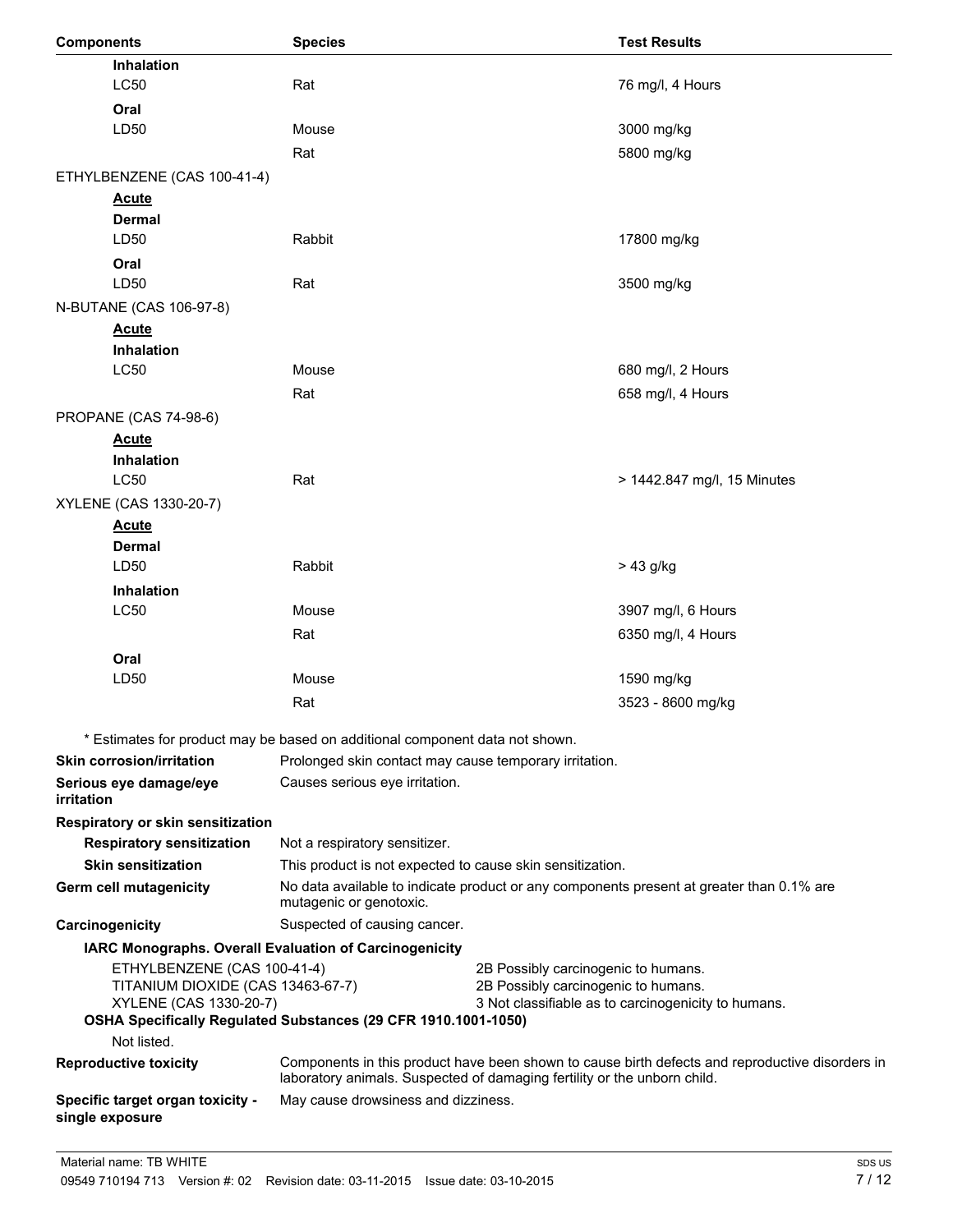| Specific target organ toxicity -<br>repeated exposure | Causes damage to organs through prolonged or repeated exposure.                                                                                       |
|-------------------------------------------------------|-------------------------------------------------------------------------------------------------------------------------------------------------------|
| <b>Aspiration hazard</b>                              | Not an aspiration hazard.                                                                                                                             |
| <b>Chronic effects</b>                                | Causes damage to organs through prolonged or repeated exposure. Prolonged inhalation may be<br>harmful. Prolonged exposure may cause chronic effects. |

# **12. Ecological information**

| Ecotoxicity<br>Toxic to aquatic life. Harmful to aquatic life with long lasting effects. |             |                                                                 |                              |
|------------------------------------------------------------------------------------------|-------------|-----------------------------------------------------------------|------------------------------|
| <b>Components</b>                                                                        |             | <b>Species</b>                                                  | <b>Test Results</b>          |
| 2-PENTANONE (CAS 107-87-9)                                                               |             |                                                                 |                              |
| <b>Aquatic</b>                                                                           |             |                                                                 |                              |
| <b>Fish</b>                                                                              | <b>LC50</b> | Fathead minnow (Pimephales promelas) 1190 - 1290 mg/l, 96 hours |                              |
| ACETONE (CAS 67-64-1)                                                                    |             |                                                                 |                              |
| <b>Aquatic</b>                                                                           |             |                                                                 |                              |
| Crustacea                                                                                | <b>EC50</b> | Water flea (Daphnia magna)                                      | 21.6 - 23.9 mg/l, 48 hours   |
| Fish                                                                                     | <b>LC50</b> | Rainbow trout, donaldson trout<br>(Oncorhynchus mykiss)         | 4740 - 6330 mg/l, 96 hours   |
| BARIUM SULFATE (CAS 7727-43-7)                                                           |             |                                                                 |                              |
| <b>Aquatic</b>                                                                           |             |                                                                 |                              |
| Crustacea                                                                                | <b>EC50</b> | Tubificid worm (Tubifex tubifex)                                | 28.61 - 38.03 mg/l, 48 hours |
| ETHYLBENZENE (CAS 100-41-4)                                                              |             |                                                                 |                              |
| <b>Aquatic</b>                                                                           |             |                                                                 |                              |
| Crustacea                                                                                | <b>EC50</b> | Water flea (Daphnia magna)                                      | 1.37 - 4.4 mg/l, 48 hours    |
| Fish                                                                                     | <b>LC50</b> | Fathead minnow (Pimephales promelas) 7.5 - 11 mg/l, 96 hours    |                              |
| TITANIUM DIOXIDE (CAS 13463-67-7)                                                        |             |                                                                 |                              |
| <b>Aquatic</b>                                                                           |             |                                                                 |                              |
| Crustacea                                                                                | <b>EC50</b> | Water flea (Daphnia magna)                                      | > 1000 mg/l, 48 hours        |
| Fish                                                                                     | <b>LC50</b> | Mummichog (Fundulus heteroclitus)                               | > 1000 mg/l, 96 hours        |
| XYLENE (CAS 1330-20-7)                                                                   |             |                                                                 |                              |
| <b>Aquatic</b>                                                                           |             |                                                                 |                              |
| Fish                                                                                     | <b>LC50</b> | Bluegill (Lepomis macrochirus)                                  | 7.711 - 9.591 mg/l, 96 hours |

\* Estimates for product may be based on additional component data not shown.

**Persistence and degradability** No data is available on the degradability of this product.

## **Bioaccumulative potential**

|                       | Partition coefficient n-octanol / water (log Kow)                                                                                                                                          |
|-----------------------|--------------------------------------------------------------------------------------------------------------------------------------------------------------------------------------------|
| 2-PENTANONE           | 0.91                                                                                                                                                                                       |
| <b>ACETONE</b>        | $-0.24$                                                                                                                                                                                    |
| <b>ETHYLBENZENE</b>   | 3.15                                                                                                                                                                                       |
| N-BUTANE              | 2.89                                                                                                                                                                                       |
| <b>PROPANE</b>        | 2.36                                                                                                                                                                                       |
| <b>XYLENE</b>         | $3.12 - 3.2$                                                                                                                                                                               |
| Mobility in soil      | No data available.                                                                                                                                                                         |
| Other adverse effects | No other adverse environmental effects (e.g. ozone depletion, photochemical ozone creation<br>potential, endocrine disruption, global warming potential) are expected from this component. |

# **13. Disposal considerations**

| <b>Disposal instructions</b> | Collect and reclaim or dispose in sealed containers at licensed waste disposal site. Contents<br>under pressure. Do not puncture, incinerate or crush. Do not allow this material to drain into<br>sewers/water supplies. Do not contaminate ponds, waterways or ditches with chemical or used<br>container. Dispose of contents/container in accordance with local/regional/national/international<br>regulations. |
|------------------------------|---------------------------------------------------------------------------------------------------------------------------------------------------------------------------------------------------------------------------------------------------------------------------------------------------------------------------------------------------------------------------------------------------------------------|
| Local disposal regulations   | Dispose in accordance with all applicable regulations.                                                                                                                                                                                                                                                                                                                                                              |
| Hazardous waste code         | The waste code should be assigned in discussion between the user, the producer and the waste<br>disposal company.                                                                                                                                                                                                                                                                                                   |

Material name: TB WHITE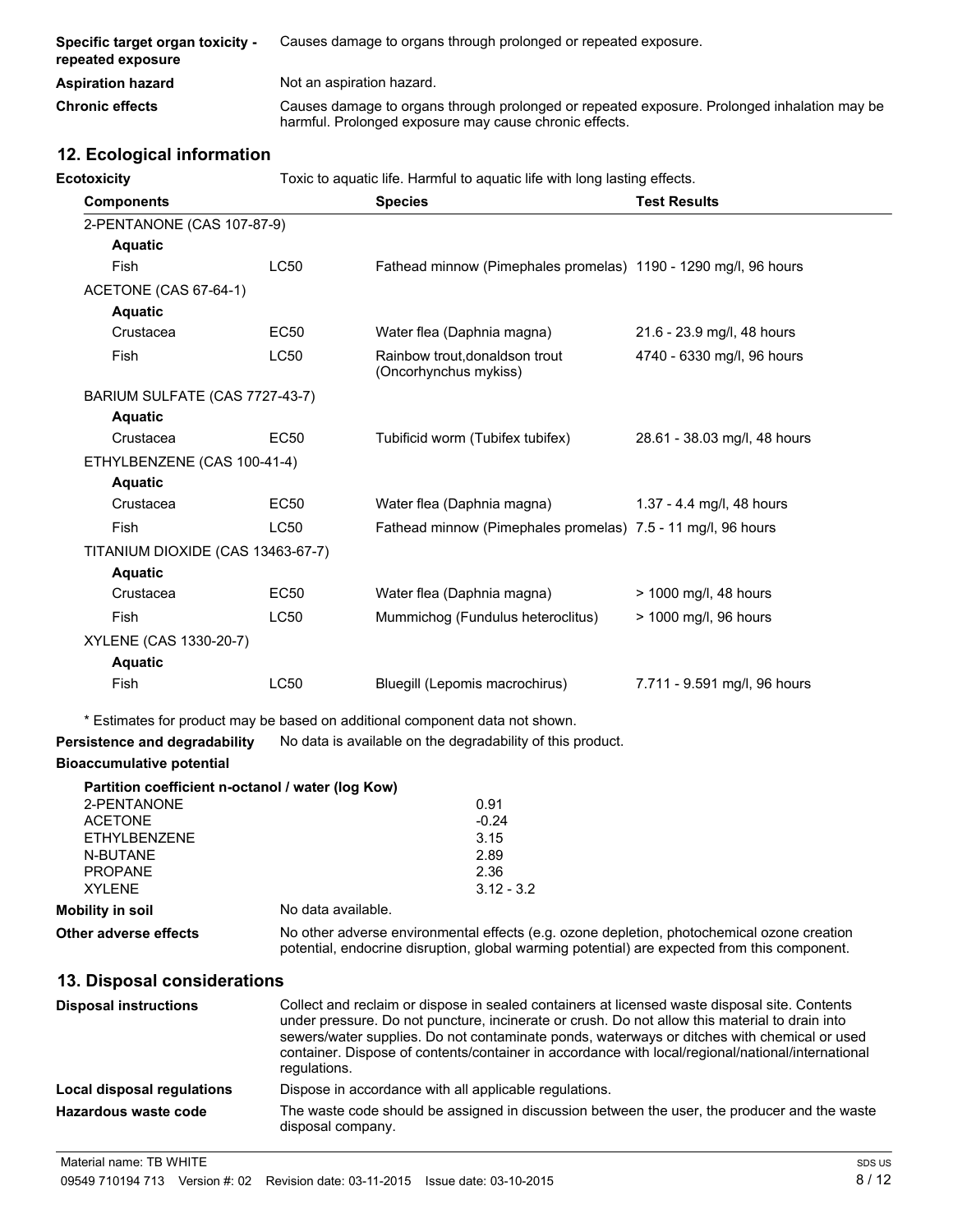| Waste from residues / unused<br>products | Dispose of in accordance with local regulations. Empty containers or liners may retain some<br>product residues. This material and its container must be disposed of in a safe manner (see:<br>Disposal instructions).                           |
|------------------------------------------|--------------------------------------------------------------------------------------------------------------------------------------------------------------------------------------------------------------------------------------------------|
| Contaminated packaging                   | Since emptied containers may retain product residue, follow label warnings even after container is<br>emptied. Empty containers should be taken to an approved waste handling site for recycling or<br>disposal. Do not re-use empty containers. |

## **14. Transport information**

| <b>DOT</b>                                                                     |                                                                                                      |
|--------------------------------------------------------------------------------|------------------------------------------------------------------------------------------------------|
| UN number                                                                      | <b>UN1950</b>                                                                                        |
| UN proper shipping name                                                        | Aerosols, flammable, 2.1                                                                             |
| <b>Transport hazard class(es)</b>                                              |                                                                                                      |
| <b>Class</b>                                                                   | Not available.                                                                                       |
| <b>Subsidiary risk</b>                                                         |                                                                                                      |
| Packing group                                                                  | Not applicable.                                                                                      |
|                                                                                | Special precautions for user Read safety instructions, SDS and emergency procedures before handling. |
| IATA                                                                           |                                                                                                      |
| UN number                                                                      | <b>UN1950</b>                                                                                        |
| UN proper shipping name                                                        | Aerosols, flammable, 2.1                                                                             |
| Transport hazard class(es)                                                     |                                                                                                      |
| <b>Class</b>                                                                   | Not available.                                                                                       |
| <b>Subsidiary risk</b>                                                         |                                                                                                      |
| Packing group                                                                  | Not applicable.                                                                                      |
| <b>Environmental hazards</b>                                                   | No.                                                                                                  |
|                                                                                | Special precautions for user Read safety instructions, SDS and emergency procedures before handling. |
| <b>Other information</b>                                                       |                                                                                                      |
| Passenger and cargo<br>aircraft                                                | Forbidden.                                                                                           |
| Cargo aircraft only                                                            | Forbidden.                                                                                           |
| <b>IMDG</b>                                                                    |                                                                                                      |
| <b>UN number</b>                                                               | <b>UN1950</b>                                                                                        |
| UN proper shipping name                                                        | Aerosols, flammable, 2.1                                                                             |
| <b>Transport hazard class(es)</b>                                              |                                                                                                      |
| <b>Class</b>                                                                   | Not available.                                                                                       |
| <b>Subsidiary risk</b>                                                         |                                                                                                      |
| Packing group                                                                  | Not applicable.                                                                                      |
| <b>Environmental hazards</b>                                                   |                                                                                                      |
| <b>Marine pollutant</b>                                                        | No.                                                                                                  |
| EmS                                                                            | Not available.                                                                                       |
|                                                                                | Special precautions for user Read safety instructions, SDS and emergency procedures before handling. |
| Transport in bulk according to<br>Annex II of MARPOL 73/78 and<br>the IBC Code | Not established.                                                                                     |
| 15. Regulatory information                                                     |                                                                                                      |
| <b>US federal regulations</b>                                                  | This product is a "Hazardous Chemical" as defined by the OSHA Hazard Communication                   |

Standard, 29 CFR 1910.1200. All components are on the U.S. EPA TSCA Inventory List. **TSCA Section 12(b) Export Notification (40 CFR 707, Subpt. D)** Not regulated. **CERCLA Hazardous Substance List (40 CFR 302.4)** 2-PENTANONE (CAS 107-87-9) Listed.<br>ACETONE (CAS 67-64-1) Listed. ACETONE (CAS 67-64-1) Listed.<br>BARIUM SULFATE (CAS 7727-43-7) Listed. BARIUM SULFATE (CAS 7727-43-7) ETHYLBENZENE (CAS 100-41-4) Listed.<br>N-BUTANE (CAS 106-97-8) Listed. **N-BUTANE (CAS 106-97-8)** PROPANE (CAS 74-98-6) Listed.<br>
XYLENE (CAS 1330-20-7) Listed. XYLENE (CAS 1330-20-7) **SARA 304 Emergency release notification** Not regulated.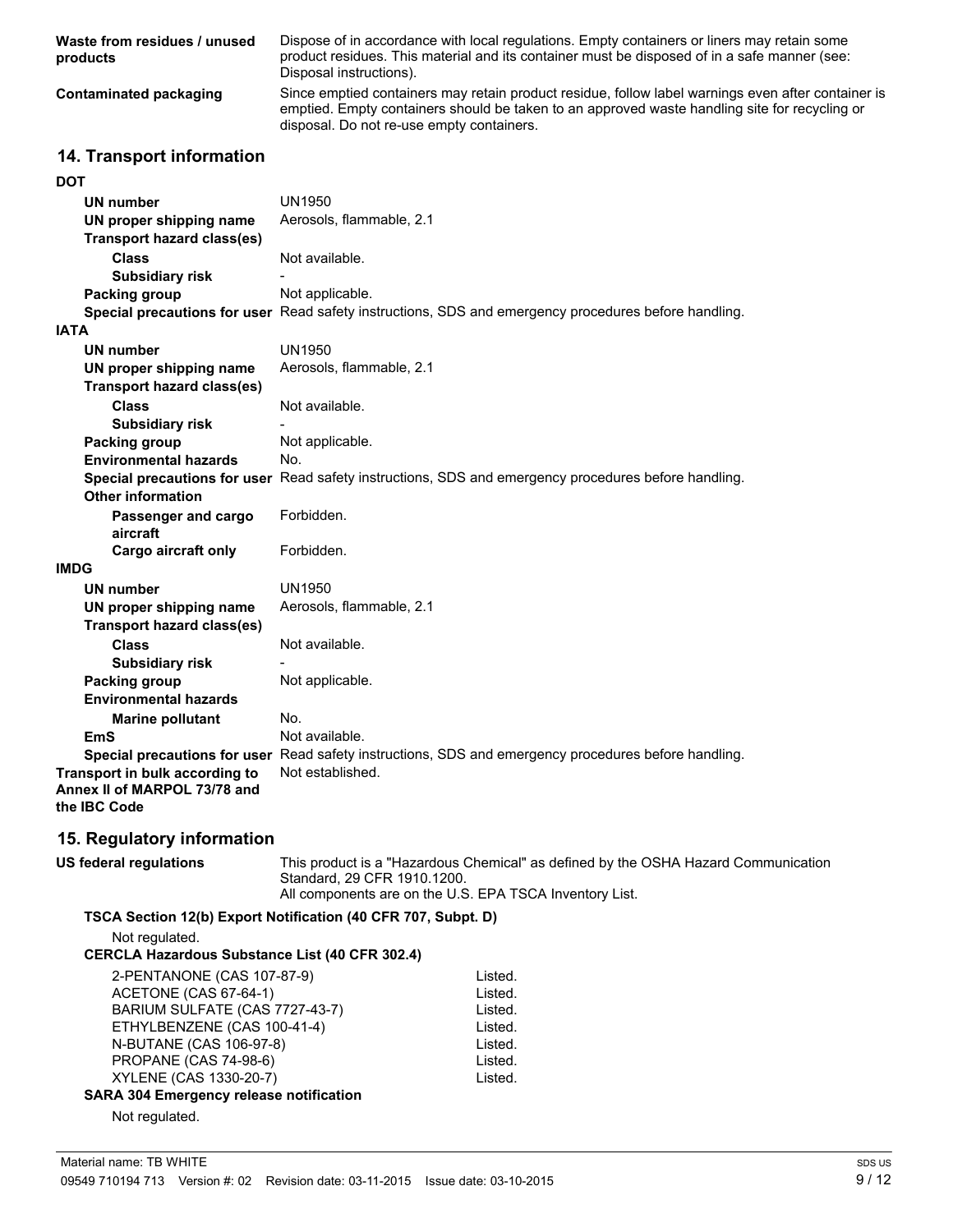|      | Not listed.                                                                                                                                                                                                                                                                                                                                                                                                                                                     | OSHA Specifically Regulated Substances (29 CFR 1910.1001-1050)                                                        |                        |                                                                                                                                                                                                                                            |
|------|-----------------------------------------------------------------------------------------------------------------------------------------------------------------------------------------------------------------------------------------------------------------------------------------------------------------------------------------------------------------------------------------------------------------------------------------------------------------|-----------------------------------------------------------------------------------------------------------------------|------------------------|--------------------------------------------------------------------------------------------------------------------------------------------------------------------------------------------------------------------------------------------|
|      |                                                                                                                                                                                                                                                                                                                                                                                                                                                                 | Superfund Amendments and Reauthorization Act of 1986 (SARA)                                                           |                        |                                                                                                                                                                                                                                            |
|      | <b>Hazard categories</b>                                                                                                                                                                                                                                                                                                                                                                                                                                        | Immediate Hazard - Yes<br>Delayed Hazard - Yes<br>Fire Hazard - Yes<br>Pressure Hazard - No<br>Reactivity Hazard - No |                        |                                                                                                                                                                                                                                            |
|      | SARA 302 Extremely hazardous substance<br>Not listed.                                                                                                                                                                                                                                                                                                                                                                                                           |                                                                                                                       |                        |                                                                                                                                                                                                                                            |
|      | SARA 311/312 Hazardous<br>chemical                                                                                                                                                                                                                                                                                                                                                                                                                              | No.                                                                                                                   |                        |                                                                                                                                                                                                                                            |
|      | SARA 313 (TRI reporting)<br><b>Chemical name</b>                                                                                                                                                                                                                                                                                                                                                                                                                |                                                                                                                       | <b>CAS number</b>      | % by wt.                                                                                                                                                                                                                                   |
|      | <b>XYLENE</b><br><b>ETHYLBENZENE</b>                                                                                                                                                                                                                                                                                                                                                                                                                            |                                                                                                                       | 1330-20-7<br>100-41-4  | 1 to $<$ 5<br>$0.1$ to $< 1$                                                                                                                                                                                                               |
|      | Other federal regulations                                                                                                                                                                                                                                                                                                                                                                                                                                       |                                                                                                                       |                        |                                                                                                                                                                                                                                            |
|      |                                                                                                                                                                                                                                                                                                                                                                                                                                                                 | Clean Air Act (CAA) Section 112 Hazardous Air Pollutants (HAPs) List                                                  |                        |                                                                                                                                                                                                                                            |
|      | ETHYLBENZENE (CAS 100-41-4)<br>XYLENE (CAS 1330-20-7)                                                                                                                                                                                                                                                                                                                                                                                                           | Clean Air Act (CAA) Section 112(r) Accidental Release Prevention (40 CFR 68.130)                                      |                        |                                                                                                                                                                                                                                            |
|      | N-BUTANE (CAS 106-97-8)<br>PROPANE (CAS 74-98-6)                                                                                                                                                                                                                                                                                                                                                                                                                |                                                                                                                       |                        |                                                                                                                                                                                                                                            |
|      | <b>Safe Drinking Water Act</b><br>(SDWA)                                                                                                                                                                                                                                                                                                                                                                                                                        | Not regulated.                                                                                                        |                        |                                                                                                                                                                                                                                            |
|      | <b>Chemical Code Number</b>                                                                                                                                                                                                                                                                                                                                                                                                                                     |                                                                                                                       |                        | Drug Enforcement Administration (DEA). List 2, Essential Chemicals (21 CFR 1310.02(b) and 1310.04(f)(2) and                                                                                                                                |
|      | ACETONE (CAS 67-64-1)<br>ACETONE (CAS 67-64-1)<br><b>DEA Exempt Chemical Mixtures Code Number</b><br>ACETONE (CAS 67-64-1)                                                                                                                                                                                                                                                                                                                                      |                                                                                                                       | 6532<br>35 %WV<br>6532 | Drug Enforcement Administration (DEA). List 1 & 2 Exempt Chemical Mixtures (21 CFR 1310.12(c))                                                                                                                                             |
|      | <b>US state regulations</b>                                                                                                                                                                                                                                                                                                                                                                                                                                     |                                                                                                                       |                        |                                                                                                                                                                                                                                            |
| (a)) | Not listed.<br>ACETONE (CAS 67-64-1)<br>ETHYLBENZENE (CAS 100-41-4)<br>N-BUTANE (CAS 106-97-8)<br>TITANIUM DIOXIDE (CAS 13463-67-7)<br>XYLENE (CAS 1330-20-7)<br>US. Massachusetts RTK - Substance List                                                                                                                                                                                                                                                         |                                                                                                                       |                        | US. California Controlled Substances. CA Department of Justice (California Health and Safety Code Section 11100)<br>US. California. Candidate Chemicals List. Safer Consumer Products Regulations (Cal. Code Regs, tit. 22, 69502.3, subd. |
|      | 2-PENTANONE (CAS 107-87-9)<br>ACETONE (CAS 67-64-1)<br>BARIUM SULFATE (CAS 7727-43-7)<br>ETHYLBENZENE (CAS 100-41-4)<br>N-BUTANE (CAS 106-97-8)<br><b>PROPANE (CAS 74-98-6)</b><br>TITANIUM DIOXIDE (CAS 13463-67-7)<br>XYLENE (CAS 1330-20-7)<br>2-PENTANONE (CAS 107-87-9)<br>ACETONE (CAS 67-64-1)<br>BARIUM SULFATE (CAS 7727-43-7)<br>ETHYLBENZENE (CAS 100-41-4)<br>N-BUTANE (CAS 106-97-8)<br>PROPANE (CAS 74-98-6)<br>TITANIUM DIOXIDE (CAS 13463-67-7) | US. New Jersey Worker and Community Right-to-Know Act                                                                 |                        |                                                                                                                                                                                                                                            |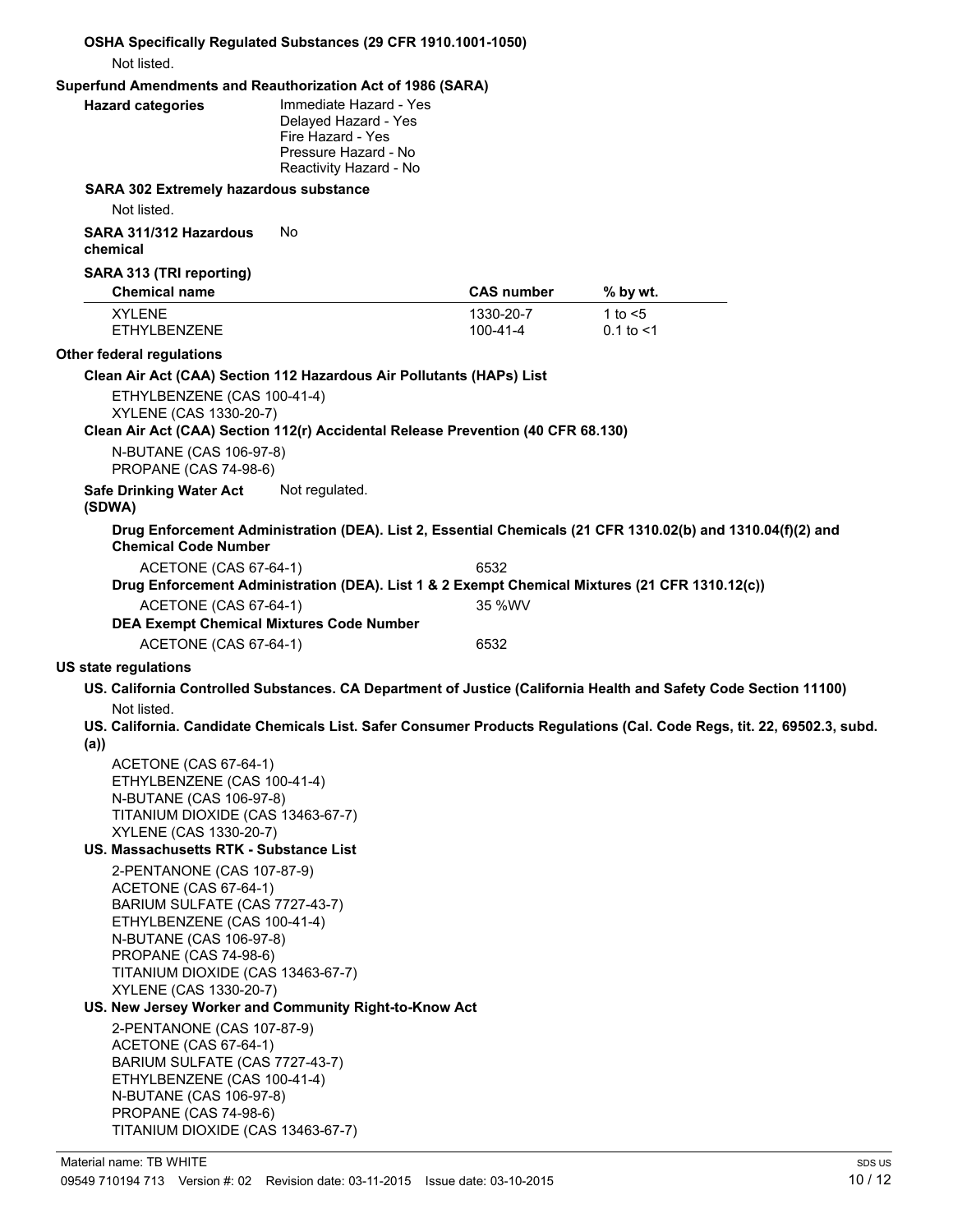#### XYLENE (CAS 1330-20-7)

### **US. Pennsylvania Worker and Community Right-to-Know Law**

2-PENTANONE (CAS 107-87-9) ACETONE (CAS 67-64-1) BARIUM SULFATE (CAS 7727-43-7) ETHYLBENZENE (CAS 100-41-4) N-BUTANE (CAS 106-97-8) PROPANE (CAS 74-98-6) TITANIUM DIOXIDE (CAS 13463-67-7) XYLENE (CAS 1330-20-7)

## **US. Rhode Island RTK**

ACETONE (CAS 67-64-1) ETHYLBENZENE (CAS 100-41-4) N-BUTANE (CAS 106-97-8) PROPANE (CAS 74-98-6) XYLENE (CAS 1330-20-7)

#### **US. California Proposition 65**

WARNING: This product contains a chemical known to the State of California to cause cancer.

#### **US - California Proposition 65 - CRT: Listed date/Carcinogenic substance**

| CARBON BLACK (CAS 1333-86-4)                                        | Listed: February 21, 2003 |
|---------------------------------------------------------------------|---------------------------|
| ETHYLBENZENE (CAS 100-41-4)                                         | Listed: June 11, 2004     |
| SILICA, CRYSTALLINE QUARTZ (CAS 14808-60-7) Listed: October 1, 1988 |                           |
| TITANIUM DIOXIDE (CAS 13463-67-7)                                   | Listed: September 2, 2011 |
|                                                                     |                           |

#### **International Inventories**

| Country(s) or region        | <b>Inventory name</b>                                                     | On inventory (yes/no)* |
|-----------------------------|---------------------------------------------------------------------------|------------------------|
| Australia                   | Australian Inventory of Chemical Substances (AICS)                        | No.                    |
| Canada                      | Domestic Substances List (DSL)                                            | Yes                    |
| Canada                      | Non-Domestic Substances List (NDSL)                                       | No.                    |
| China                       | Inventory of Existing Chemical Substances in China (IECSC)                | No.                    |
| Europe                      | European Inventory of Existing Commercial Chemical<br>Substances (EINECS) | No.                    |
| Europe                      | European List of Notified Chemical Substances (ELINCS)                    | No.                    |
| Japan                       | Inventory of Existing and New Chemical Substances (ENCS)                  | No.                    |
| Korea                       | Existing Chemicals List (ECL)                                             | No.                    |
| New Zealand                 | New Zealand Inventory                                                     | No.                    |
| <b>Philippines</b>          | Philippine Inventory of Chemicals and Chemical Substances<br>(PICCS)      | No.                    |
| United States & Puerto Rico | Toxic Substances Control Act (TSCA) Inventory                             | Yes.                   |

\*A "Yes" indicates that all components of this product comply with the inventory requirements administered by the governing country(s) A "No" indicates that one or more components of the product are not listed or exempt from listing on the inventory administered by the governing country(s).

## **16. Other information, including date of preparation or last revision**

| <b>Issue date</b>               | 03-10-2015                                             |  |
|---------------------------------|--------------------------------------------------------|--|
| <b>Revision date</b>            | 03-11-2015                                             |  |
| <b>Version</b> #                | 02                                                     |  |
| <b>HMIS<sup>®</sup></b> ratings | Health: $2^*$<br>Flammability: 4<br>Physical hazard: 0 |  |
| <b>NFPA ratings</b>             | Health: $2$<br>Flammability: 4<br>Instability: 0       |  |